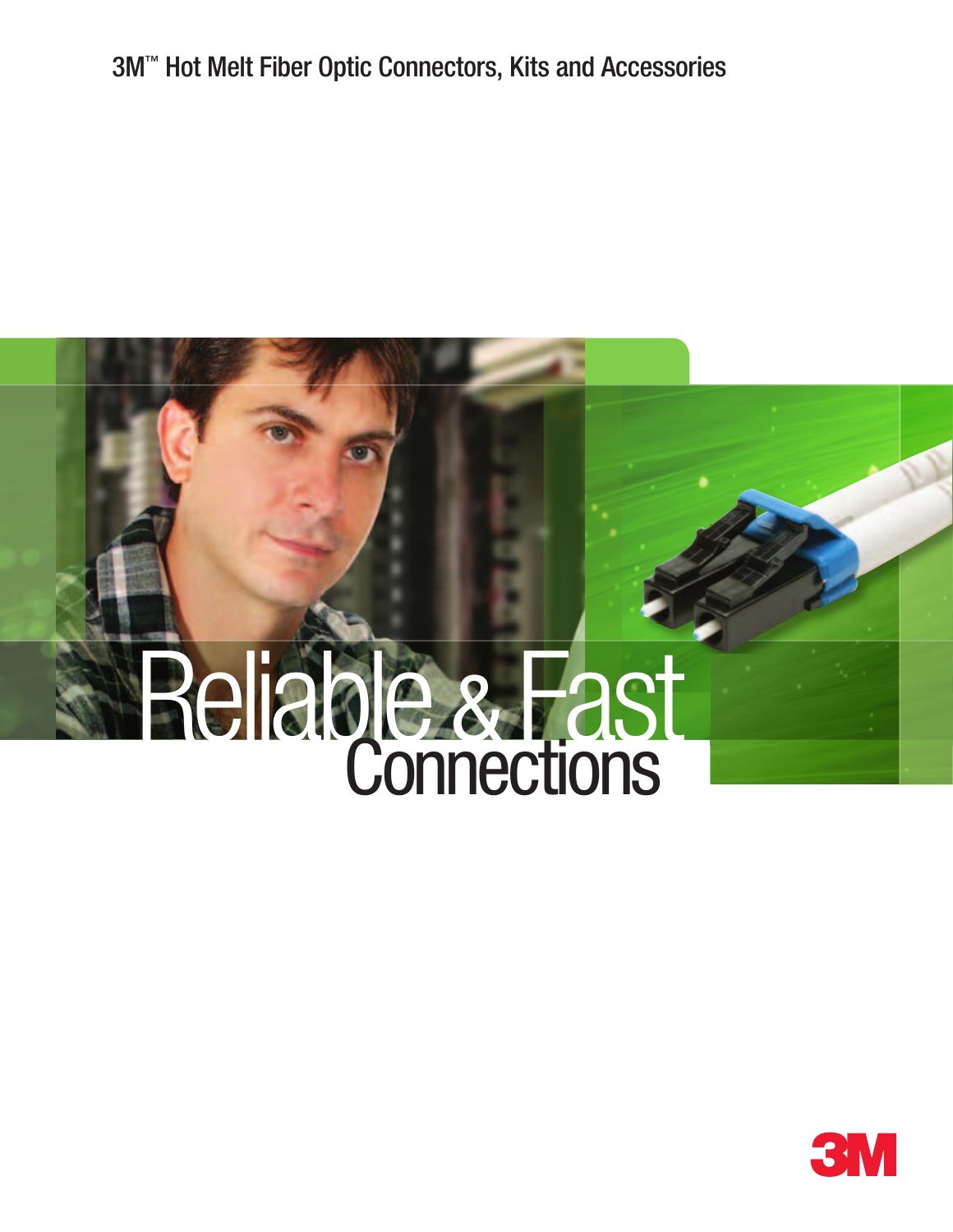

3M™ Hot Melt Connectors are among the most popular with contractors because of their reliability and ease of use. They come pre-loaded with an adhesive with a very long shelf life, and the termination procedure provides the ability to reheat and reposition the fiber in the termination process. This easy-to-install field mount connector provides reliable performance in indoor and outdoor applications and has no internal splice.

All 3M hot melt connectors can be terminated using the same  $3M<sup>m</sup>$  Hot Melt Termination Kit 6366/6362. 3M™ LC Connectors also require the 3M™ LC Hot Melt Expansion Kit 6650-LC which includes a weighted polishing jig to provide a PC centered apex end face.



3MTM Multimode Duplex LC Connector 6600

#### **Applications**

The 3M Hot Melt Connectors are specifically designed for installation in singlemode and multimode fiber data transport systems, including the latest OM3 and OM4 laser optimized fibers for multi-gigabit tansmission speed. These include building and campus Local Area Network (LAN) backbones, factory and industrial control systems, traffic control systems and enterprise networks.

Hot Melt Connectors are fast and reliable for termination of multifiber distribution and breakout cables. They can be used for termination and restoration of patch cords.

The applications for the hot melt connector are based on TIA-568, ISO 11801, and EN 50173 standards for performance over environmental extremes.

#### 3M™ Hot Melt Connectors

- Singlemode and multimode local area networks and campus wiring
- Singlemode data centers and CATV headend
- Environmental performance of all hot melt connectors exceed EIA/TIA 568-C.3
- SC and LC connectors meet performance standards of ISO 11801 and EN 50173
- Singlemode reflection performance of –55dB at temperature extremes
- Available in LC, ST, SC, FC singlemode and multimode connectors
- Provides reliable performance in a wide range of indoor and outdoor applications



3M™ Multimode ST Connector 6100



3MTM Singlemode SC Connector 8300



3MTM Singlemode FC Connector 8200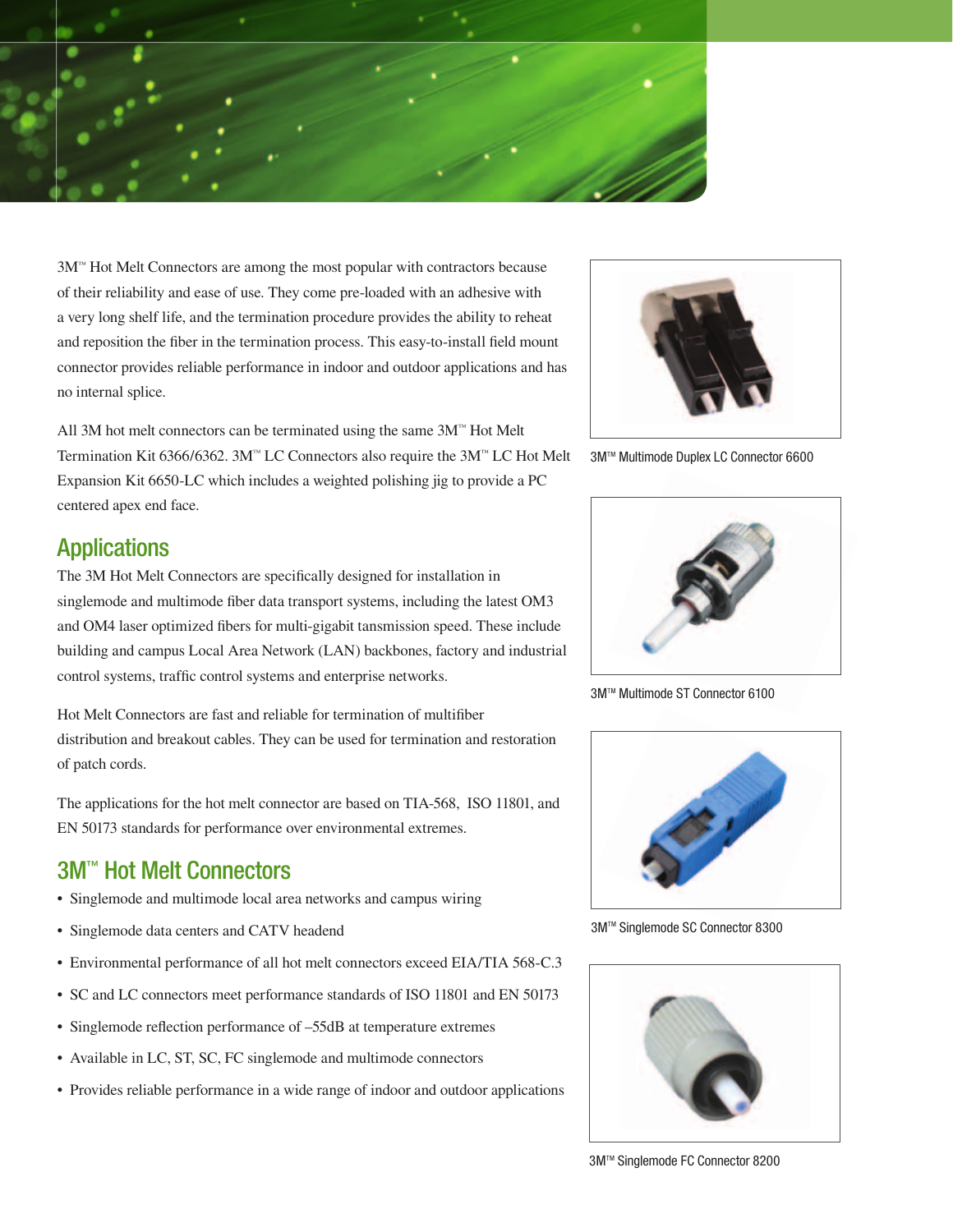## 3M™ Hot Melt Connectors – LC, ST, SC, FC

| <b>Features</b>                                                    | <b>Benefits</b>                                                                      |
|--------------------------------------------------------------------|--------------------------------------------------------------------------------------|
| Meets TIA/EIA 568-C.3 standard for indoor and outdoor applications | Long term reliability                                                                |
| Ease of use on backbone and horizontal cable                       | Quick termination in $<$ 2 minutes; high yield                                       |
| Allows custom length cable assemblies to be built on site          | Enhances cable management in telecom room or central office<br>Minimizes cable slack |
| <b>Adhesive fiber retention</b>                                    | Not dependent on mechanical retention alone                                          |
| 3M field polishing process produces <55dB reflection, singlemode   | Reliable in high speed transmission                                                  |
| <b>Pre-loaded adhesive</b>                                         | No epoxy mixing or mess; no pot life                                                 |
| <b>Re-heatable adhesive</b>                                        | Allows fiber repositioning                                                           |
| Blue dot of adhesive after fiber insertion                         | Easy to see when polishing is complete                                               |

| <b>Specifications</b>                | <b>Multimode</b>                                                        | <b>Singlemode</b>                                                                |  |
|--------------------------------------|-------------------------------------------------------------------------|----------------------------------------------------------------------------------|--|
| <b>Product Number</b>                | 6100 ST Series<br>6200 FC Series<br>6300 SC Series<br>6600 LC Series    | 8100 ST Series<br>8200 FC Series<br>8300 SC Series<br>8600 LC Series             |  |
| <b>Testing Specification</b>         | <b>TIA/EIA 568-C.3</b>                                                  | <b>TIA/EIA 568-C.3</b>                                                           |  |
| <b>Operating Temperature</b>         | $-10^{\circ}$ C to $+60^{\circ}$ C<br>$(+14^{\circ}F to +140^{\circ}F)$ | $-10^{\circ}$ C to $+60^{\circ}$ C<br>$(+14^{\circ}F \text{ to } +140^{\circ}F)$ |  |
| Attenuation*                         | $<$ 0.2dB typical                                                       | $<$ 0.2dB typical                                                                |  |
| Reflection*                          | -25dB typical                                                           | -55dB typical                                                                    |  |
| <b>Mating Durability 300 Matings</b> | <0.2dB change                                                           | $<$ 0.2dB change                                                                 |  |
| <b>Storage Temperature</b>           | $-40^{\circ}$ C to $+85^{\circ}$ C<br>$(-40^{\circ}F to +185^{\circ}F)$ | $-40^{\circ}$ C to $+85^{\circ}$ C<br>(-40°F to +185°F)                          |  |
| Materials and Identification         |                                                                         |                                                                                  |  |
| Ferrule                              | Zirconia ceramic                                                        | Zirconia ceramic                                                                 |  |
| <b>Housing Body</b>                  | Nickel plated zinc (ST)<br>Engineered resin (LC, SC, FC)                | Nickel plated zinc (ST)<br>Engineered resin (LC, SC, FC)                         |  |
| <b>Boot</b>                          | Thermoplastic elastomer                                                 | Thermoplastic elastomer                                                          |  |
| <b>Flame Retardancy</b>              | UL-94 V-0                                                               | UL-94 V-0                                                                        |  |
| Adhesive                             | Pre-loaded blue hot melt                                                | Pre-loaded blue hot melt                                                         |  |

\*Multimode connectors tested at 850nm and 1300nm. \*Singlemode connectors tested at 1310nm and 1550nm.

# Reliability Long-term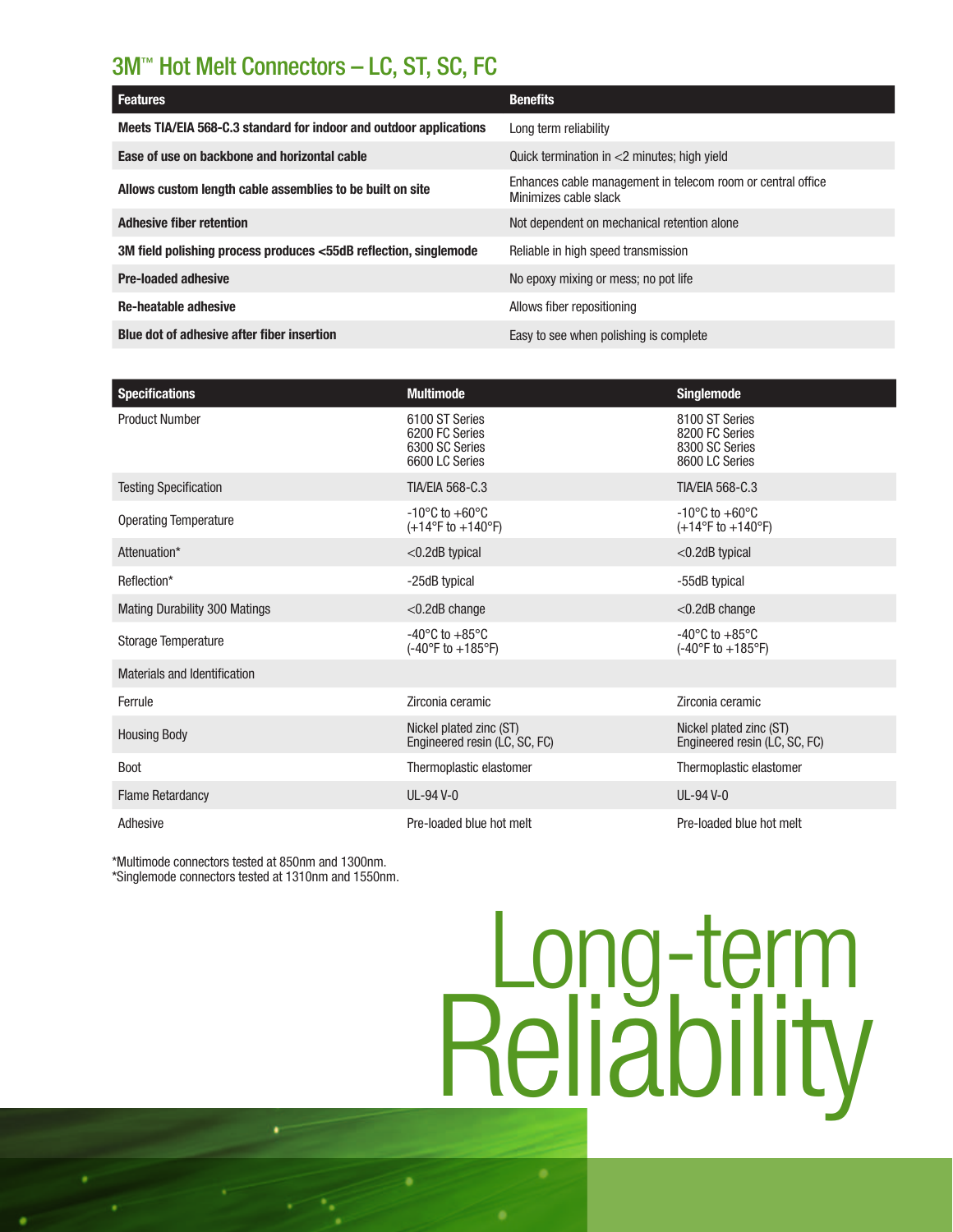#### 3M™ ST Hot Melt Connector

#### 3M™ LC Hot Melt Connector



#### 3M™ SC Hot Melt Connector



#### 3M™ FC Hot Melt Connector



**Note:** ST hotmelt connectors are packaged for termination of 900 micron buffer, 2.4 mm and 3.0 mm jacketed cable.

SC and FC hot melt connectors are packaged for termination of 900 micron buffer and 3.0 mm jacketed cable.

For SC and FC termination of 2.4 mm jacketed cable, order the additional SC-FC Crimp Ring.



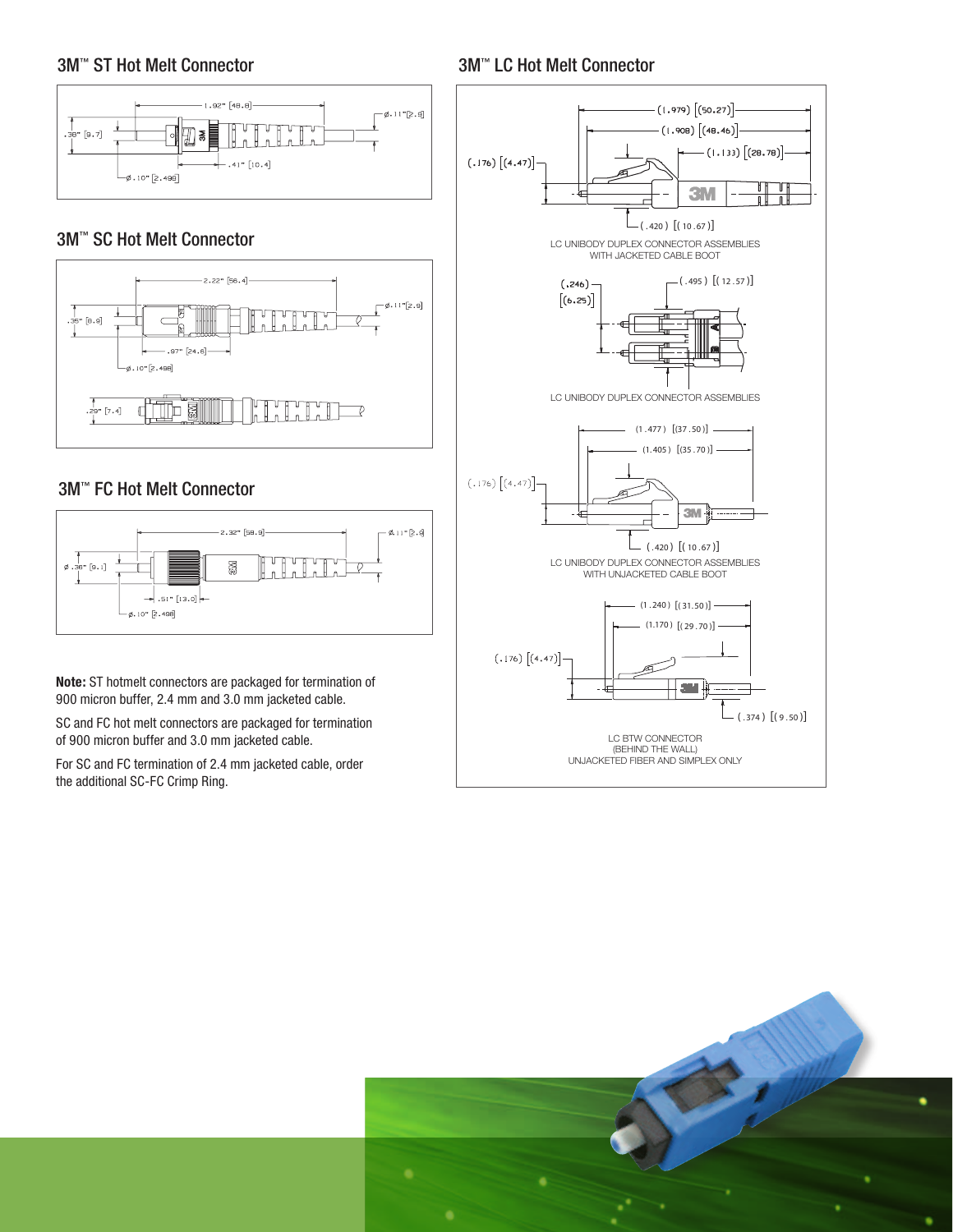# Ordering Information

| <b>Product Number</b> | <b>Description</b>                                  | <b>Minimum Order</b> | <b>Packaging</b>    |
|-----------------------|-----------------------------------------------------|----------------------|---------------------|
| 3M™ LC Connectors     |                                                     |                      |                     |
| 6600-S                | MM hot melt simplex 900 BTW, white boot             | 60                   | 1/bag, 60/carton    |
| 6602-S                | MM hot melt simplex 1.6-2.0 cable, white boot       | 60                   | 1/bag, 60/carton    |
| 6603-S                | MM hot melt simplex 2.4-3.0 cable, white boot       | 60                   | 1/bag, 60/carton    |
| 6601-D                | MM hot melt duplex 900 buffer, white/beige boots    | 60                   | 1/bag, 60/carton    |
| 6602-D                | MM hot melt duplex 1.6-2.0 cable, white/beige boots | 60                   | 1/bag, 60/carton    |
| 6603-D                | MM hot melt duplex 2.4-3.0 cable, white/beige boots | 60                   | 1/bag, 60/carton    |
| 6604-D                | MM hot melt duplex 900 buffer, red/black boots      | 60                   | 1/bag, 60/carton    |
| 6605-D                | MM hot melt duplex 1.6-2.0 cable, red/black boots   | 60                   | 1/bag, 60/carton    |
| 6606-D                | MM hot melt duplex 2.4-3.0 cable, red/black boots   | 60                   | 1/bag, 60/carton    |
| 8600-S                | SM hot melt simplex 900 BTW, white boot             | 60                   | 1/bag, 60/carton    |
| 8602-S                | SM hot melt simplex 1.6-2.0 cable, white boot       | 60                   | 1/bag, 60/carton    |
| 8603-S                | SM hot melt simplex 2.4-3.0 cable, white boot       | 60                   | 1/bag, 60/carton    |
| 8601-D                | SM hot melt duplex 900 buffer, white/beige boots    | 60                   | 1/bag, 60/carton    |
| 8602-D                | SM hot melt duplex 1.6-2.0 cable, white/beige boots | 60                   | 1/bag, 60/carton    |
| 8603-D                | SM hot melt duplex 2.4-3.0 cable, white/beige boots | 60                   | 1/bag, 60/carton    |
| 3M™ ST Connectors     |                                                     |                      |                     |
| 6100-W                | MM hot melt connector, white boot                   | 60                   | 1/bag, 60/carton    |
| 6100-B                | MM hot melt connector, black boot                   | 60                   | 1/bag, 60/carton    |
| 6100-R                | MM hot melt connector, red boot                     | 60                   | 1/bag, 60/carton    |
| 6100-W1K              | MM hot melt connector, white boot                   | 1,000                | 1/bag, 1,000/carton |
| 6100-B1K              | MM hot melt connector, black boot                   | 1,000                | 1/bag, 1,000/carton |
| 6100-R1K              | MM hot melt connector, red boot                     | 1,000                | 1/bag, 1,000/carton |
| 8100-YS               | SM hot melt connector, yellow boot                  | 60                   | 1/bag, 60/carton    |
| 8100-Y1K              | SM hot melt connector, yellow boot                  | 1,000                | 1/bag, 1,000/carton |
| 3M™ FC Connectors     |                                                     |                      |                     |
| 6200                  | MM hot melt connector, white boot                   | 60                   | 1/bag, 60/carton    |
| 8200-W                | SM hot melt connector, white boot                   | 60                   | 1/bag, 60/carton    |
| 3M™ SC Connectors     |                                                     |                      |                     |
| 6300-W                | MM hot melt connector, white boot                   | 60                   | 1/bag, 60/carton    |
| 6300-W1K              | MM hot melt connector, white boot                   | 1,000                | 1/bag, 1,000/carton |
| 6300-B1K              | MM hot melt connector, black boot                   | 1,000                | 1/bag, 1,000/carton |
| 6300-R1K              | MM hot melt connector, red boot                     | 1,000                | 1/bag, 1,000/carton |
| 8300                  | SM hot melt connector, white boot                   | 60                   | 1/bag, 60/carton    |
| 8300-W1K-S            | SM hot melt connector, white boot                   | 1,000                | 1/bag, 1,000/carton |
| <b>Crimp Ring</b>     |                                                     |                      |                     |
| SC-FC                 | Crimp Ring 2.4 mm red 60-bulk                       | 1 package            | 60/package          |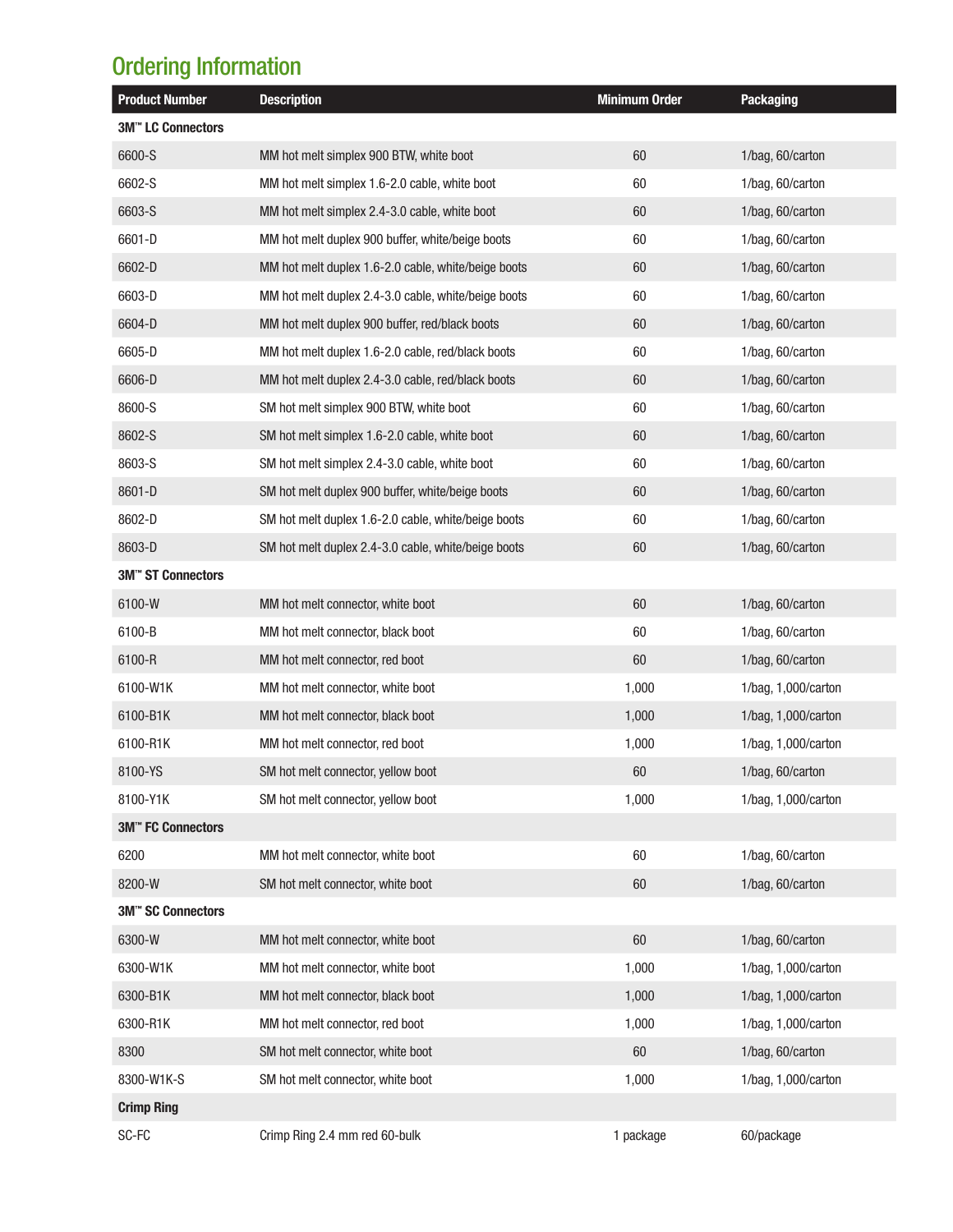## 3M<sup>™</sup> Hot Melt Termination Kits

The 3M™ Hot Melt Termination Kits 6366 (120V oven) and 6362 (230V oven) contain all materials necessary to terminate 3M SC, ST, and FC hot melt connectors, both singlemode and multimode. An LC expansion kit makes it easy to incorporate the LC hot melt process into one kit.





3M™ LC Hot Melt Expansion Kit 6650-LC 3MM Hot Melt Termination Kits 6366 and 6362

The 3M™ LC Hot Melt Expansion Kit 6650-LC is used in addition to the 6366/6362 hot melt termination kits. The LC expansion kit contains the tools needed to terminate 3M™ LC Hot Melt Connectors that are not included in the 6366/6362 termination kits.



The 3M™ Hot Melt Polishing Machine 6851-E features a fast, simple step polishing technology, used for multimode 3M Hot Melt connectors. This machine is used to polish two hot melt connectors at a time—SC, ST or FC—saving time and labor over hand polishing.

3MTM Hot Melt Polishing Machine 6851-E

| <b>Features</b>                                      | <b>Benefits</b>                                   |
|------------------------------------------------------|---------------------------------------------------|
| Premium microscope with oblique and coaxial lighting | Better view of fiber end face inspection          |
| Roll-up tool pouch                                   | Tools are organized and accessible                |
| Universal hot melt holders                           | Fewer parts to carry, holds cable more securely   |
| Instruction CD                                       | Organized into video segments for quick reference |

# Ordering Information - Hot Melt Termination Kits

| <b>Product Number</b> | <b>Description</b>                                                | <b>Minimum Order</b> | <b>Packaging</b> |
|-----------------------|-------------------------------------------------------------------|----------------------|------------------|
| 6366                  | Hot melt termination kit for ST, FC, SC hot melt connectors, 120V |                      | each             |
| 6362                  | Hot melt termination kit for ST, FC, SC hot melt connectors, 230V |                      | each             |
| 6650-LC               | LC Hot Melt expansion kit (required with 6366/6362)               |                      | each             |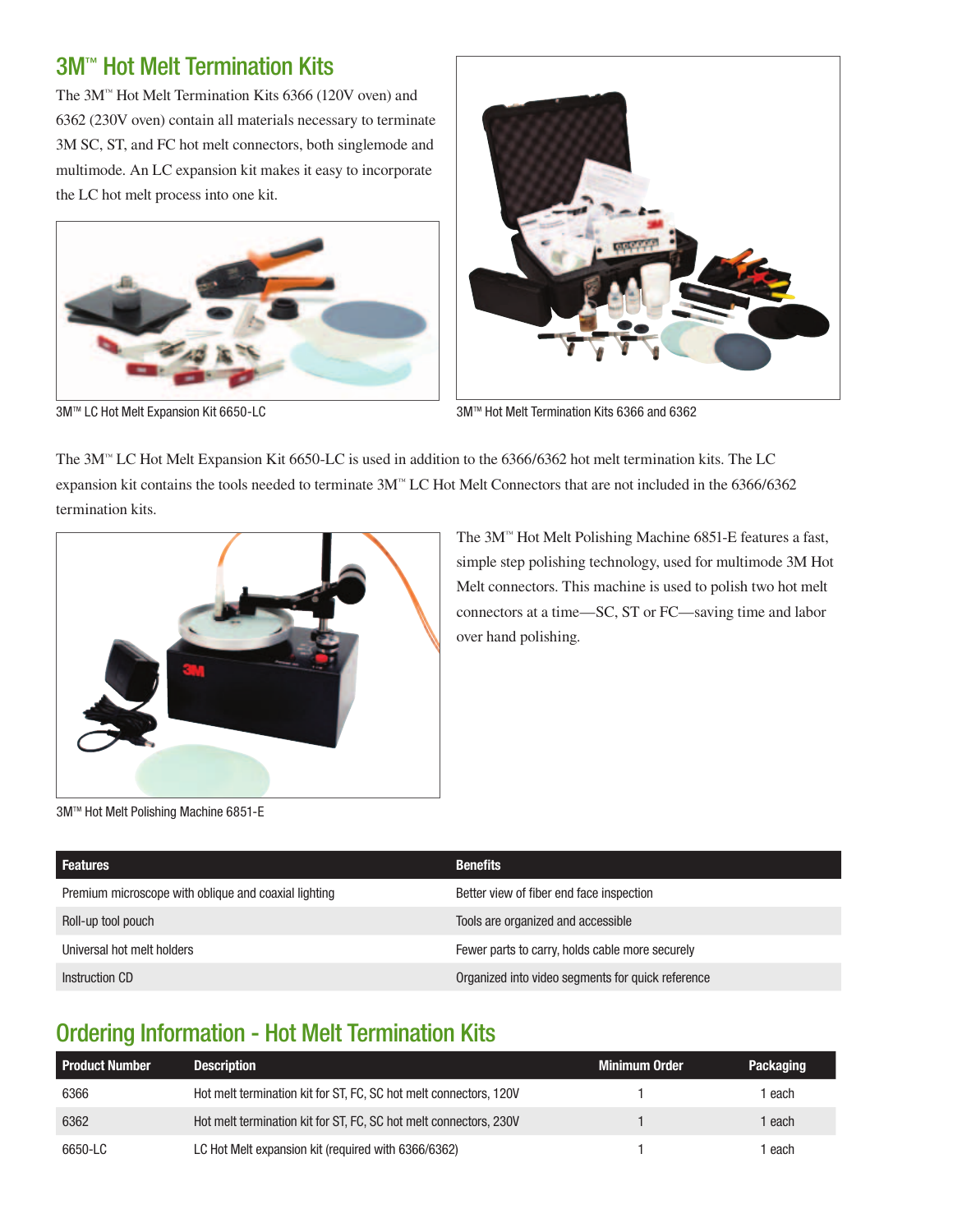# 3M™ Hot Melt Termination Kit 6366/6362 Contents

| <b>Product Number</b> | <b>Description</b>                                                                                             | <b>Contents Quantity</b> | <b>Replacement Minimum Order</b> | <b>Packaging</b> |
|-----------------------|----------------------------------------------------------------------------------------------------------------|--------------------------|----------------------------------|------------------|
| 6312                  | 120V oven (6366 Kit)                                                                                           | 1                        | $\mathbf{1}$                     |                  |
| 6323                  | 230V oven (6362 Kit)                                                                                           | $\mathbf{1}$             | $\mathbf{1}$                     | $\mathbf{1}$     |
| 6365-HH               | Universal holder                                                                                               | 4                        | 4                                | 4/pkg            |
| 6365-PP               | Round polishing pad                                                                                            | $\overline{c}$           | $\mathbf{1}$                     | $\mathbf{1}$     |
| 6192-9RN              | 9 µm lapping film (slate gray)                                                                                 | 10                       | 50                               | 50               |
| 6192-A-254X-2D5       | 2 µm lapping film (pale green)                                                                                 | 50                       | 500                              | 500/pkg          |
| 863X-0.02S            | Final lapping film (frosted)                                                                                   | 20                       | 50                               | 50/pkg           |
| 8892                  | Polishing jig                                                                                                  | $\overline{2}$           | $\mathbf{1}$                     | 1                |
| 6365-KS               | Kevlar snips                                                                                                   | 1                        | 1                                |                  |
| 6362-TH               | Stripping tool                                                                                                 | $\mathbf{1}$             | $\mathbf{1}$                     | $\mathbf{1}$     |
| 6365-CT               | Crimp tool                                                                                                     | 1                        | 1                                | 1                |
| 6365-FS               | Fiber scribe                                                                                                   | $\mathbf{1}$             | 1                                | 1                |
| 6365-VS               | View scope (200X)                                                                                              | 1                        | $\mathbf{1}$                     |                  |
| 6366-CW               | Lint-free wipes with dispenser                                                                                 | 100                      | 100                              | 100/pkg          |
|                       | Pronto adhesive                                                                                                | 1                        |                                  |                  |
|                       | 120V power cord (6366 Kit)                                                                                     | $\mathbf{1}$             |                                  |                  |
|                       | 230V UK power cord (6362 Kit)                                                                                  | 1                        | ÷,                               |                  |
|                       | 230V EU power cord (6362 Kit)                                                                                  | $\mathbf{1}$             |                                  |                  |
|                       | Alcohol bottle (empty)                                                                                         | 1                        |                                  |                  |
|                       | Water bottle (empty)                                                                                           | $\mathbf{1}$             |                                  |                  |
|                       | Fiber scrap can, plastic                                                                                       | 1                        | ÷,                               |                  |
|                       | Roll up pouch                                                                                                  | $\mathbf{1}$             |                                  |                  |
|                       | Fiber marking pen                                                                                              | 1                        |                                  |                  |
|                       | <b>Black Plastic Box</b>                                                                                       | $\mathbf{1}$             |                                  |                  |
|                       | <b>Laminated Stripping Template</b>                                                                            | 1                        |                                  |                  |
| 78-8140-4734-2        | Training CD ROM                                                                                                | $\mathbf{1}$             |                                  |                  |
| 78-8073-7873-8-C      | Instructions (paper)                                                                                           | 1                        |                                  |                  |
|                       | in the common contract of the common contract of the common contract of the common common common common common |                          |                                  |                  |

#### \*Kit consumables provides up to 100 total polished ends multimode or singlemode, combined.

# 3M™ LC Hot Melt Expansion Kit 6650 Contents

| <b>Product Number</b> | <b>Description</b>                             | <b>Contents Quantity</b> | <b>Replacement Minimum Order</b> | <b>Packaging</b> |
|-----------------------|------------------------------------------------|--------------------------|----------------------------------|------------------|
| 6650-LH               | Hot melt connector holder                      | 4                        | 4                                | $4$ /pkg         |
| 6650-JW               | Polishing guide w/ weight (includes 2<br>jigs) |                          |                                  |                  |
| 6650-LS               | Replacement polishing jigs                     | 0                        | 2                                | $2$ /p $kg$      |
| 6650-LT               | Crimp tool                                     |                          |                                  |                  |
| 6650-VS               | Adapter for 6365-VS view scope                 |                          |                                  |                  |
| 6650-HS               | Heat shrink fixture                            |                          |                                  |                  |
| 6650-HC               | Holder cleaning pin                            | 3                        | 3                                | $3$ /p $kg$      |
| 6650-LP               | Polishing pad 4.5 x 5.5                        | $\overline{2}$           | $\overline{2}$                   | $2$ /p $kg$      |
|                       | Instruction manual                             |                          |                                  |                  |
|                       | Lapping film, start-up kit*                    |                          |                                  |                  |
|                       | Laminated stripping template                   |                          |                                  |                  |

\*Up to 100 total polished multimode ends, or up to 50 singlemode ends with 50 multimode ends